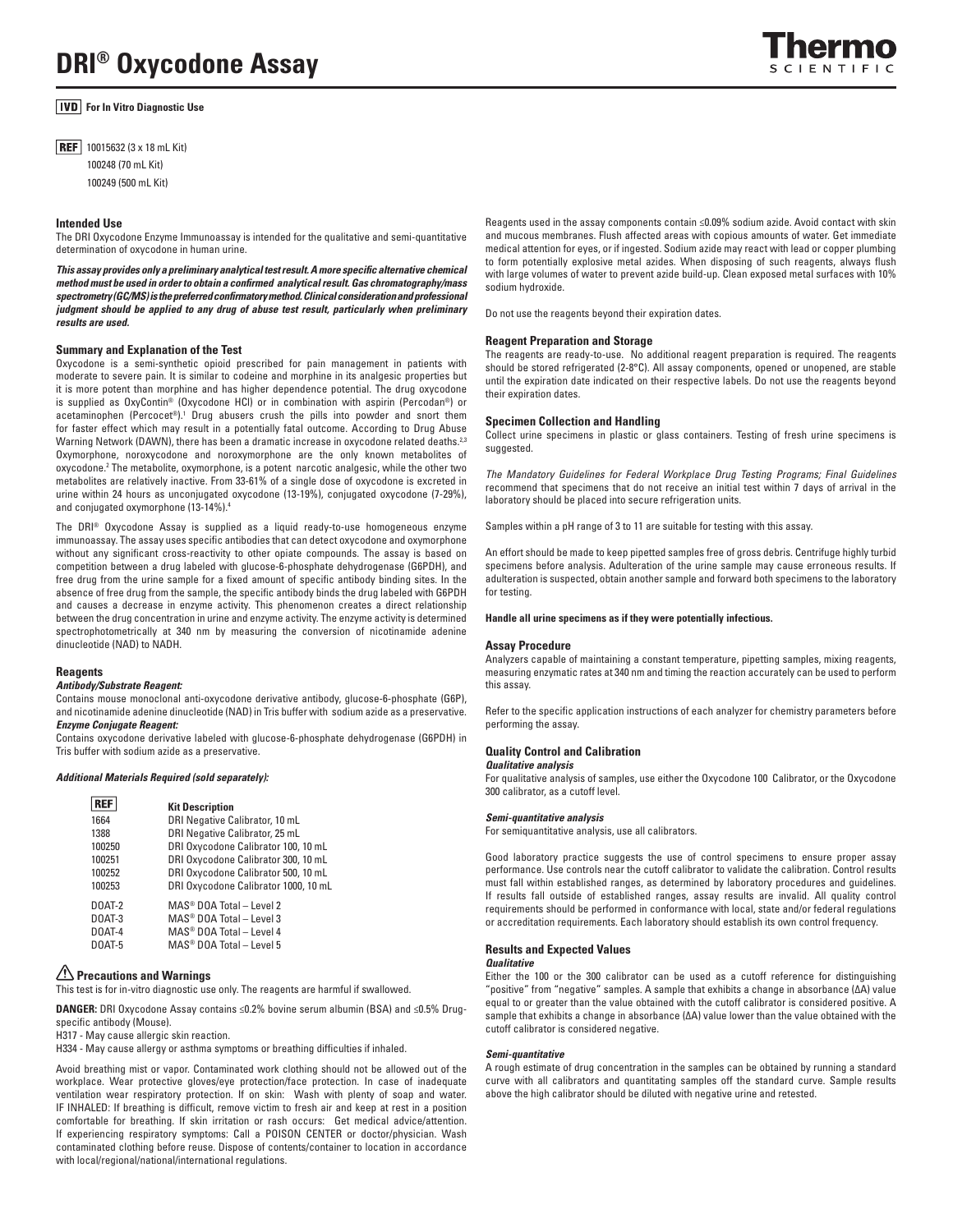# **Limitations**

- 1. A positive result from this assay indicates only the presence of oxycodone or oxymorphone and does not necessarily correlate with the extent of physiological and psychological effects.
- 2. Care should be taken when reporting concentration results since there are many
- factors, e.g., fluid intake and other biologic factors, that may influence a urine test result. 3. It is possible that substances other than those investigated in the specificity study may interfere with the test and cause false results.

# **Typical Performance Characteristics**

Typical performance data results obtained on the Hitachi 717 analyzer are shown below.<sup>5</sup> The results obtained in your laboratory may differ from these data.

#### *Precision*

The DRI Oxycodone Controls (75, 125, 225, and 375 ng/mL) and cutoff calibrators (100 and 300 ng/mL) were tested in qualitative (mA) and semi-quantitative (ng/mL) mode using a modified NCCLS protocol. Results presented below were generated by testing all samples in replicates of 6, twice per day for 10 days using packaged reagents and controls on the Hitachi 717.

# *Qualitative (mA/min)*

| <b>Calibrator/Control</b> | 100 ng/mL Cutoff            |           |        |                        |           |        |
|---------------------------|-----------------------------|-----------|--------|------------------------|-----------|--------|
| $n = 120$                 | <b>Within-run Precision</b> |           |        | <b>Total Precision</b> |           |        |
|                           | <b>Mean</b>                 | <b>SD</b> | $%$ CV | <b>Mean</b>            | <b>SD</b> | $%$ CV |
| 75 ng/mL                  | 348                         | 2.1       | 0.6    | 348                    | 2.9       | 0.8    |
| $100 \text{ nq/mL}$       | 371                         | 1.9       | 0.5    | 371                    | 3.2       | 0.9    |
| $125 \text{ nq/mL}$       | 389                         | 2.0       | 0.5    | 389                    | 3.1       | 0.8    |

# *Qualitative (mA/min)*

| <b>Calibrator/Control</b> | 300 ng/mL Cutoff            |           |        |                        |           |        |
|---------------------------|-----------------------------|-----------|--------|------------------------|-----------|--------|
| $n = 120$                 | <b>Within-run Precision</b> |           |        | <b>Total Precision</b> |           |        |
|                           | <b>Mean</b>                 | <b>SD</b> | $%$ CV | <b>Mean</b>            | <b>SD</b> | $%$ CV |
| $225 \nmid m/L$           | 429                         | 2.2       | 0.5    | 429                    | 3.7       | 0.9    |
| 300 ng/mL                 | 458                         | 2.4       | 0.5    | 458                    | 4.1       | 0.9    |
| $375$ ng/mL               | 479                         | 2.4       | 0.5    | 479                    | 3.8       | 0.8    |

# *Semi-quantitative (ng/mL)*

| <b>Calibrator/Control</b> |                             |           |        |                        |           |        |
|---------------------------|-----------------------------|-----------|--------|------------------------|-----------|--------|
| $n = 120$                 | <b>Within-run Precision</b> |           |        | <b>Total Precision</b> |           |        |
|                           | <b>Mean</b>                 | <b>SD</b> | $%$ CV | <b>Mean</b>            | <b>SD</b> | $%$ CV |
| 75 ng/mL                  | 73                          | 2.4       | 3.3    | 73                     | 2.9       | 4.0    |
| $100 \text{ nq/mL}$       | 98                          | 2.9       | 2.9    | 98                     | 3.6       | 3.7    |
| $125 \text{ nq/mL}$       | 123                         | 2.4       | 2.4    | 123                    | 4.9       | 4.0    |
| $225$ ng/mL               | 227                         | 5.0       | 2.2    | 227                    | 8.2       | 3.6    |
| 300 ng/mL                 | 303                         | 9.0       | 3.0    | 303                    | 11.5      | 3.8    |
| 375 ng/mL                 | 375                         | 10.2      | 2.7    | 375                    | 14.7      | 3.9    |

# *Cutoff Characterization*

Oxycodone samples around the cutoff were prepared by the addition of oxycodone stock solution to negative urine. The samples were targeted at the following control concentrations, 75 ng/mL and 125 ng/mL (± 25% of the 100 ng/mL cutoff) and 225 ng/mL and 375 ng/mL (± 25% of the 300 ng/mL cutoff). The samples were assayed in replicates of 21. Cutoff characterization was deemed acceptable if the observed oxycodone concentration for 95% of the 21 replicates was appropriately greater or lesser than the cutoff calibrator concentration. For all 21 replicates, the 75 ng/mL and 225 ng/mL samples assayed correctly, as less than their respective cutoff calibrators 100 % of the time. The 125 ng/mL and 375 ng/mL samples assayed as greater than their respective cutoff calibrators 100 % of the time.

# *Sensitivity*

The sensitivity of the assay using the negative calibrator is 4.9 ng/mL.

# *Accuracy*

One hundred and forty-four samples were analyzed by the DRI Oxycodone Assay in both the qualitative and semi-quantitative modes and the results were compared to the RapidOne™ OxyTest and to GC/MS. As the RapidOne™ OxyTest is a qualitative method for the detection of oxycodone at 100 ng/mL, only qualitative results at the 100 ng/mL cutoff for the DRI Oxycodone Assay were compared.

One hundred and twenty urine samples were assayed with the DRI Oxycodone Assay at 100 and 300 ng/mL cutoff on the Thermo Scientific Indiko and the Hitachi 717 analyzers.

# *Qualitative*

The overall concordance between the DRI Oxycodone Assay and the RapidOne™ Oxy Test was 91.7%. The 12 samples detected as positive by the RapidOne™ Oxy Test and negative by the DRI Oxycodone Assay were confirmed by GC/MS to have oxycodone concentrations ≤100 ng/mL. At the 100 ng/mL cutoff, the overall concordance between DRI Oxycodone Assay and the GC/MS was 97.2%. At the 300 ng/mL cutoff, the overall concordance between DRI Oxycodone Assay and GC/MS was also 97.2%.



† Oxycodone concentrations ranged from 55-81 ng/mL. ‡ Sample rate is 24 units above the cutoff in DRI Oxycodone Assay.

# *Semi-quantitative*

The same 144 samples were assayed in tandem using GC/MS and the semi-quantitative mode of the DRIOxycodone Assay. The results were analyzed using a 100 ng/mL cutoff.



\*Oxycodone concentration was 55 ng/mL by GC/MS with a DRI value of 103 ng/mL.

#### *Specificity*

The cross-reactivity of oxycodone metabolites, oxymorphone, noroxymorphone and noroxycodone, was evaluated by adding known amounts of each metabolite to oxycodone free urine. As indicated by the results in the table below, oxymorphone exhibits 103% cross reactivity with oxycodone; noroxymorphone and noroxycodone show no evidence of significant cross-reactivity.

| <b>Compound</b> | <b>Concentration</b><br>tested (ng/mL) | <b>Recovery</b><br>(nq/mL) | % Cross-reactivity |
|-----------------|----------------------------------------|----------------------------|--------------------|
| Oxycodone       | 300                                    | 300                        | 100                |
| Oxymorphone     | 300                                    | 308                        | 103                |
| Noroxymorphone  | 500.000                                | 303.5                      | < 0.1              |
| Noroxycodone    | 50,000                                 | 41.5                       | < 0.1              |

The potential cross-reactivity posed by drugs commonly coadministered with oxycodone was evaluated by adding each substance to oxycodone free urine at the concentration indicated. A drug was considered to cross-react if the observed oxycodone concentration exceeded 100 ng/mL, the lowest cutoff for the DRI Oxycodone Assay. As shown in the tables below, all of the pharmacologic compounds evaluated, including a number of the opiate compounds, exhibited no cross-reactivity at the concentrations listed.

# **Structurally related opiate compounds that tested negative at 100 ng/mL cutoff.**

| Compound               | Concentrations (µg/mL) |
|------------------------|------------------------|
| 6-Acetyl Morphine      | 50                     |
| Codeine                | 500                    |
| Dihydrocodeine         | 100                    |
| Heroin                 | 300                    |
| Hydrocodone            | 75                     |
| Hydromorphone          | 30                     |
| Levorphanol            | 200                    |
| Morphine               | 350                    |
| Morphine-3-glucuronide | 900                    |
| Naloxone               | 200                    |
| Naltrexone             | 500                    |
| Norcodeine             | 1,000                  |
| Normorphine            | 1,000                  |